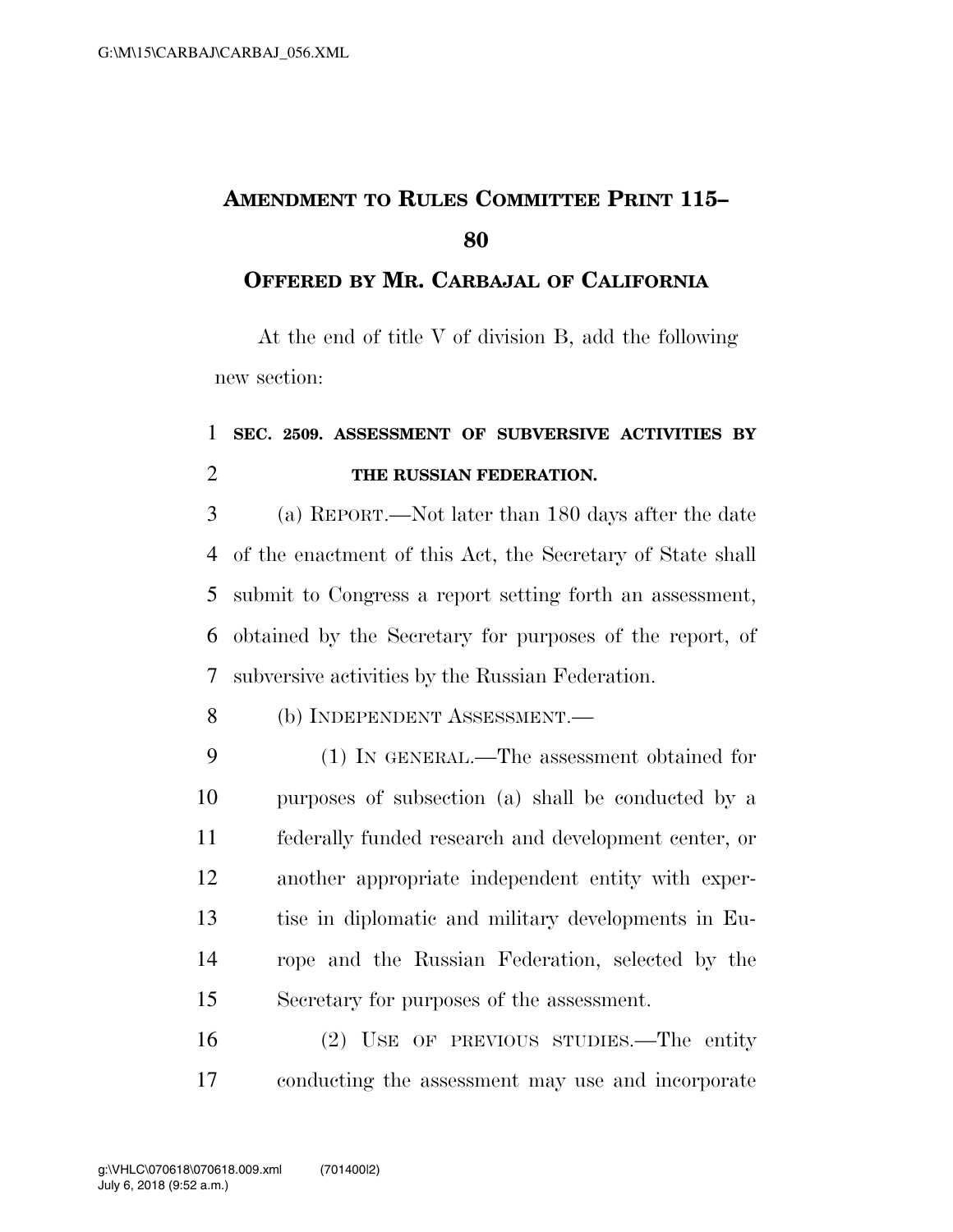| $\mathbf{1}$   | information from previous studies on matters appro-    |
|----------------|--------------------------------------------------------|
| $\overline{2}$ | priate to the assessment.                              |
| 3              | (c) ELEMENTS.—The assessment obtained for pur-         |
| 4              | poses of subsection (a) shall include the following:   |
| 5              | (1) An assessment of disinformation and propa-         |
| 6              | ganda activities of the Russian Federation, including  |
| 7              | an assessment of-                                      |
| 8              | (A) support for disinformation and propa-              |
| 9              | ganda activities with respect to the United            |
| 10             | States and foreign countries;                          |
| 11             | (B) the overall structure of the Russian               |
| 12             | Government's disinformation and influence ap-          |
| 13             | paratus, including its intelligence agencies and       |
| 14             | propaganda outlets such as Russia Today; and           |
| 15             | (C) propaganda techniques, including for-              |
| 16             | gery, use of media representatives and proxies,        |
| 17             | use of front organizations, and efforts to influ-      |
| 18             | ence international organizations.                      |
| 19             | (2) An assessment of support by the Russian            |
| 20             | Federation for separatist activities and other aggres- |
| 21             | sive actions aimed at undermining the sovereignty of   |
| 22             | foreign countries, particularly in Ukraine and the     |
| 23             | Baltic countries.                                      |
| 24             | (3) An assessment of cyber intrusions by the           |
| 25             | Russian Federation to influence the infrastructure     |